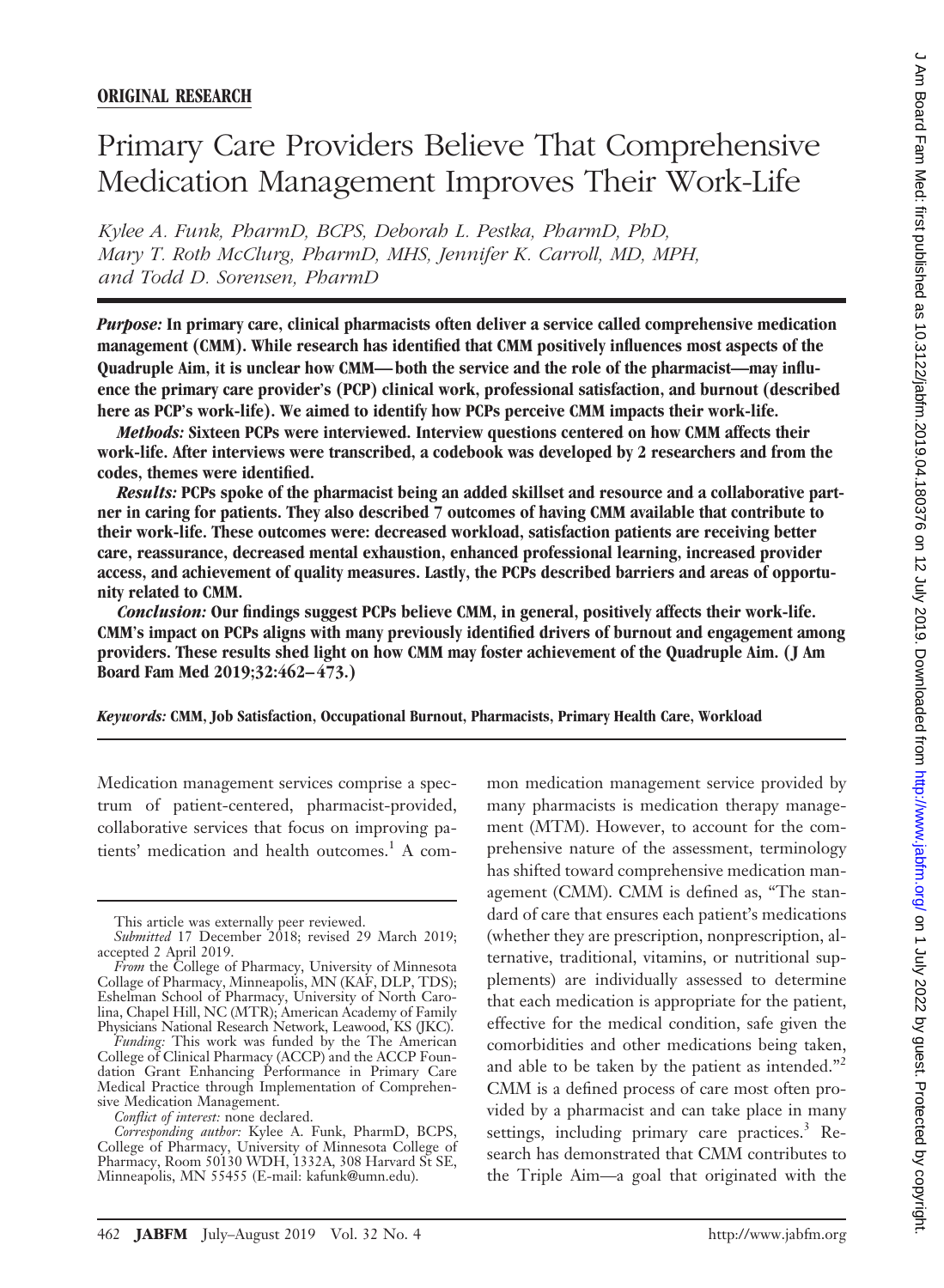Institute for Healthcare Improvement, $<sup>4</sup>$  and is now</sup> endorsed by many organizations— by improving patients' health,<sup>5,6</sup> enhancing patients' care experience,<sup>7,8</sup> and decreasing health care costs.<sup>6,8</sup>

In recent years, the Triple Aim has been extended to a Quadruple Aim with a new goal added to "improve the work-life of health care providers."8 Since current rates of workplace burnout are high among health care providers,<sup>10</sup> it is important to look at ways to achieve this fourth aim. Over half of all physicians are experiencing burnout, with family medicine and internal medicine having the highest rates of burnout of all specialties.<sup>11</sup> Burnout is not just specific to physicians; nurse practitioners and physician assistants likely experience a similar rate of burnout.<sup>11</sup> Furthermore, there are many negative effects of burnout, including decreased patient satisfaction, increased medical errors, and harmful personal effects for the provider.<sup>11</sup> These negative effects all lead to increased health care costs; therefore, addressing provider wellbeing is imperative.<sup>12</sup>

Emerging evidence suggests that organizational strategies may improve engagement and decrease burnout for health care providers.13–15 Team-based care is a promising example of one of these strategies.16,17 In addition to higher patient satisfaction and better clinical outcomes, teamwork in health care has demonstrated improved professional satisfaction among providers and staff.<sup>18-20</sup> The importance of teamwork was emphasized in the Institute for Healthcare Improvement's Framework for Improving Joy in Work as a critical first step in achieving workplace satisfaction.<sup>14</sup> While there is growing evidence demonstrating the benefit of CMM on patient outcomes,  $8,21$  little is known about the impact of CMM on team members in primary care settings. While evidence suggests that teamwork contributes to professional satisfaction, to our knowledge, no work has been completed to specifically examine how CMM— both the service and the role of the pharmacist delivering CMM—may impact primary care providers' (PCPs') clinical work, professional wellbeing, and burnout (henceforth described as their work-life). Therefore, this study aimed to identify how PCPs perceive the impact of CMM on their work-life.

# **Methods**

This study was part of a larger CMM implementation and effectiveness project enrolling 36 primary care clinics across 5 states. Sites included in the study were required to have established CMM services delivered by pharmacists embedded in the primary care clinic and acknowledge that they were offering CMM in a manner consistent with definitions outlined within the American College of Clinical Pharmacy Standards of Practice for Clinical Pharmacists<sup>22</sup> and the Patient-Centered Primary Care Collaborative Comprehensive Medication Management Resource Guide.<sup>2</sup> This study was approved by the University of North Carolina Institutional Review Board; the University of Minnesota Institutional Review Board determined that this assessment was not human subjects research and therefore did not require formal review.

# *Participant Selection*

PCPs from 4 health systems in Minnesota were selected to participate in this study. PCPs were defined as physicians, physician assistants, and nurse practitioners. Clinics located in Minnesota were selected to participate in this study to facilitate the logistics of carrying out in-person interviews. The lead investigator (KAF) contacted the pharmacy managers of each health system requesting their participation in the study and requesting pharmacist assistance in identifying 2 to 8 PCPs to be interviewed. Eight pharmacists identified PCPs and assisted in scheduling interviews with 16 PCPs. Our goal was to conduct dyadic interviews; however, we did adapt our approach and conducted one-on-one interviews in situations where only 1 PCP could be present. Interviews were conducted until saturation was achieved (i.e., no new codes were emerging from the data).

# *Data Collection*

We conducted 6 dyadic and 4 one-on-one interviews with PCPs at their respective clinic sites. Interviews took place between September and November 2017. Two members of the research team (KAF and DLP) were both present for the first 2 dyadic interviews to ensure that interview procedures were consistently conducted. From there, the same 2 investigators individually completed all remaining interviews. Depending on the time of day of the interview, participants were offered breakfast or a box lunch as an incentive for their participation. The interviews were semi-structured, lasted approximately 60 minutes, and were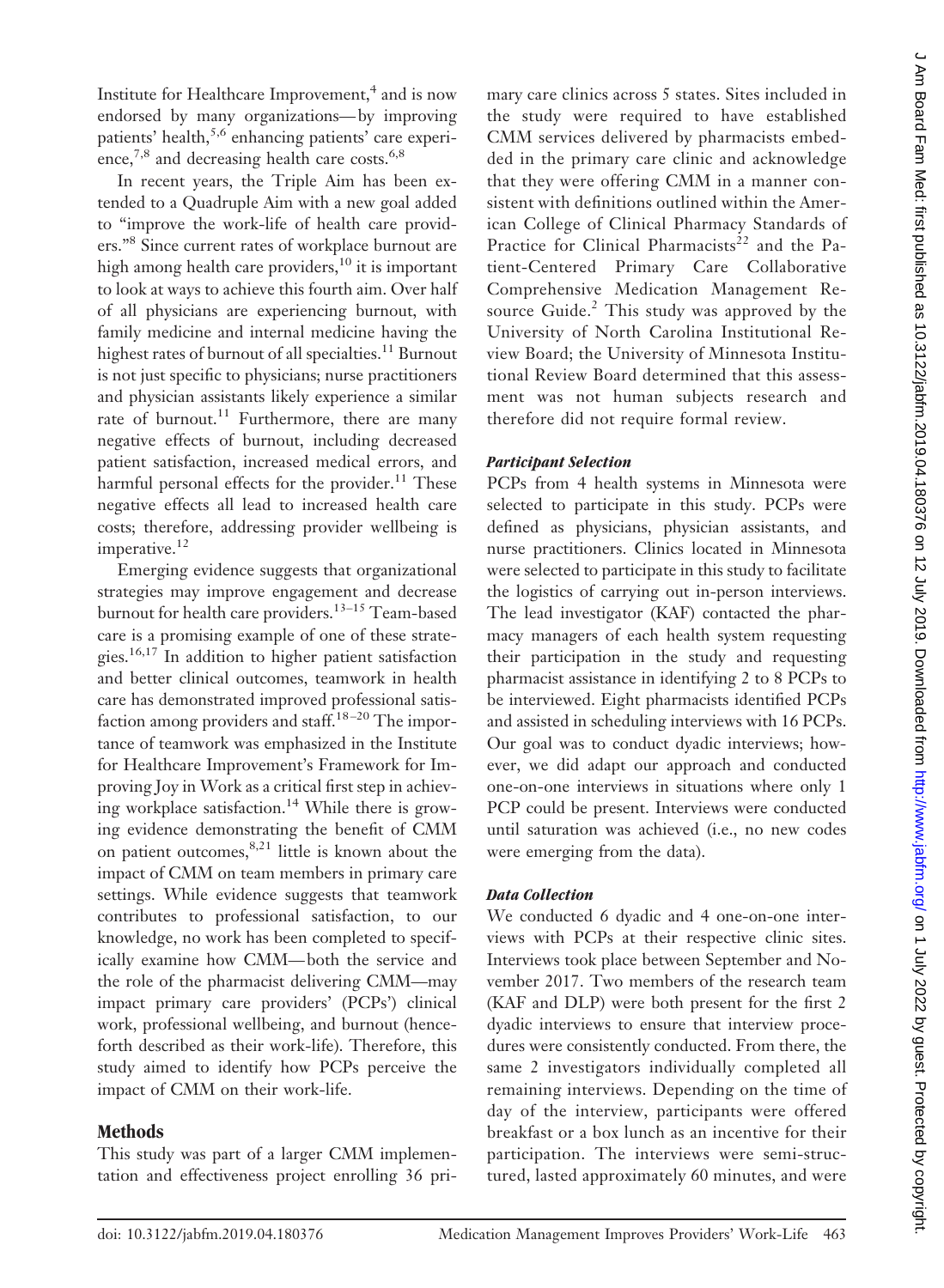facilitated by 2 of the investigators (KAF and DLP). Interview questions (Appendix 1) centered around how CMM affects the PCP's clinical work, professional satisfaction, and burnout, as well as any possible limitations of CMM or areas of opportunity. In addition, PCPs also completed a notecard activity during the interview where they were asked to place notecards of various clinical functions on a 0 to 10 scale depending on how highly they felt the presence of CMM affected that function. They were then asked to describe why they placed their notecards where they did.

All interviews were audio recorded and transcribed by a commercial transcription agency.

#### *Data Analysis*

A pair of investigators with experience in research methods and prior experience leading qualitative analysis (KAF and DLP) independently coded the same 2 transcripts using an inductive approach. The investigators then met to compare codes to develop an initial codebook. The cycle of independently coding 2 transcripts, meeting to discuss coding, and revising the codebook as necessary occurred 2 additional times. Once both investigators agreed on a final codebook, the lead investigator coded all transcripts in NVivo (QSR International, 2017). As coding continued, any needed revisions to the codebook were discussed between the pair of investigators.

To enhance the validity of the findings, peer debriefing sessions were held with the other members of the research team in which they examined the developed codes and presented alternative perspectives to ensure that all areas had been considered during coding.<sup>23</sup>

#### **Results**

Characteristics of interviewed providers are presented in Table 1. We considered whether the interview was dyadic or individual in our analysis, as dynamics could have altered the content of discussion. However, the content of the dyadic interviews did not differ from those of individual interviews and the same themes occurred.

Several themes emerged to describe the impact of CMM on PCPs' work-life. When speaking of the pharmacist, PCPs spoke of them contributing a unique and complementary knowledge and skillset, as well as being a collaborative partner in caring for

# **Table 1. Characteristics of the Primary Care Providers**  $(n = 16)$

| Characteristic                                            | $N$ (%)  |
|-----------------------------------------------------------|----------|
| Gender                                                    |          |
| Female                                                    | 12(75)   |
| Male                                                      | 4(25)    |
| Profession                                                |          |
| Physician                                                 | 13 (81)  |
| Physician assistant                                       | 2(13)    |
| Nurse practitioner                                        | 1(6)     |
| Years working with a pharmacist providing CMM<br>services |          |
| Less than 5                                               | 9(56)    |
| 5 to 10                                                   | 7 (44)   |
| Greater than 10                                           | $\theta$ |
| Years working as a primary care provider                  |          |
| Less than 5                                               | 3(19)    |
| 5 to 10                                                   | 2(13)    |
| 11 to $15$                                                | 3(19)    |
| $16 \text{ to } 20$                                       | 1(6)     |
| 21 to 25                                                  | 3(19)    |
| 26 to 35                                                  | 2(13)    |
| Greater than 35                                           | 2(13)    |
|                                                           |          |

CMM, comprehensive medication management.

patients. They also described many positive outcomes of having CMM available that contribute to their work-life, as well as barriers and areas of opportunity that affect those outcomes. Themes were formed into a model presented in Figure 1. The themes are illustrated with quotations in Table 2 and discussed in detail below.

## *Perception of the Pharmacist Providing CMM Collaborative Partner*

PCPs described that having a pharmacist providing CMM enabled them to work closely with another professional to care for patients and discuss care plans. The PCPs felt this relationship led them to feel supported, reassured, and less burned out. In addition, PCPs felt the pharmacist helped reinforce treatment decisions, which could lead to greater patient agreement and acceptance, taking some of the burden off their shoulders.

#### *Added Skillset and Resource*

PCPs expressed that the pharmacist's knowledge and skillset was complementary to their own. PCPs felt pharmacists were knowledgeable about evidence-based guidelines and medications making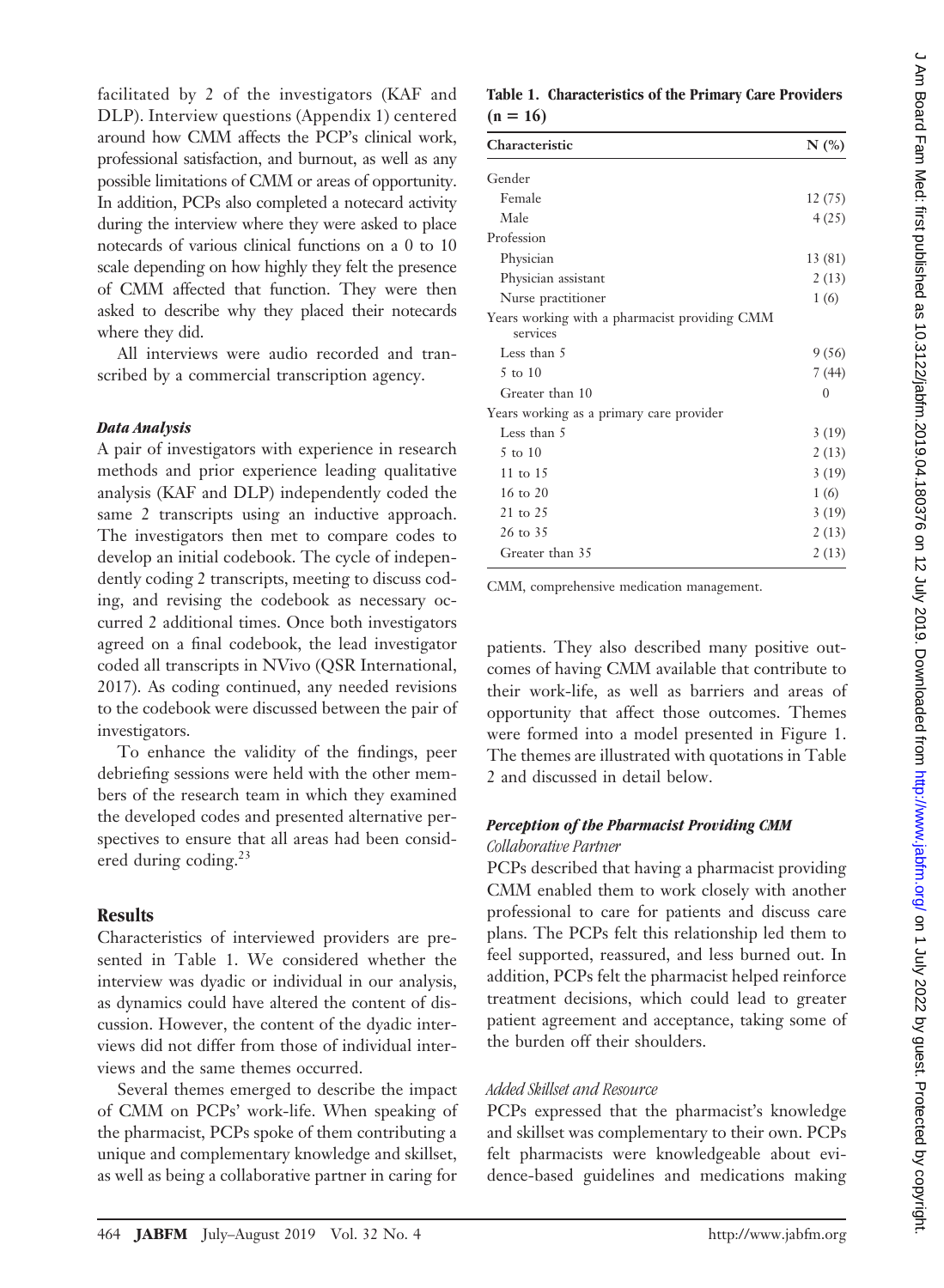**Figure 1. Provider perception of comprehensive medication management impact.**



them a helpful resource for questions about medications, treatment options, prescription insurance coverage, etc. This, in turn, saved the PCP time because they did not have to look up this information themselves or wait for someone else who may require more time to find the answer. In addition, PCPs noted they can refer patients for CMM services if there are any medication-related questions or concerns. It was also mentioned that pharmacists can leverage their knowledge and skillset to create medication-related outreach materials for patients. Furthermore, pharmacists' understanding and ability to navigate the insurance system was a valuable and time saving resource for PCPs.

Because CMM is a unique assessment, PCPs noted that pharmacists often uncover medicationrelated problems that might have otherwise been missed. PCPs see this as time-saving because they do not have to collect this information during their visit and the information collected during a CMM visit can facilitate the PCP's visit with the patient. In addition, PCPs believed that the longer structure of the CMM visit allowed pharmacists to create a strong therapeutic relationship with the patient. This relationship facilitated the pharmacist's ability to obtain additional clinical information, details about medication use, and the history of the patient's condition(s) which was useful for the PCP when they conducted their visit and were creating a care plan.

## *Impact of CMM on PCP's Work-Life Decreased Workload*

PCPs spoke of how having CMM available meant that they could share some of their patient care and communication responsibilities. For example, pharmacists can assist with indirect care, such as phone calls to patients, addressing inbox messages, or refill requests. This frees up more time for the PCP and increases their satisfaction. PCPs often noted that when they know they can refer patients for CMM services, they are able to keep their own visits more concise and directed at medical care and they do not have to spend as much time reviewing and educating patients on their medications. As a result, PCPs commented that having CMM available may increase their availability to see more patients, and perhaps more same-day appointments, which leads to increased patient satisfaction.

# *Satisfaction Patients Are Receiving Better Care*

PCPs that were interviewed described higher satisfaction because they know their patients receive more comprehensive care when they can rely on CMM services for certain aspects of care, such as addressing medication-related issues and providing medication education.

# *Reassurance*

PCPs described the reassurance they felt when they had a partnership with a professional who provided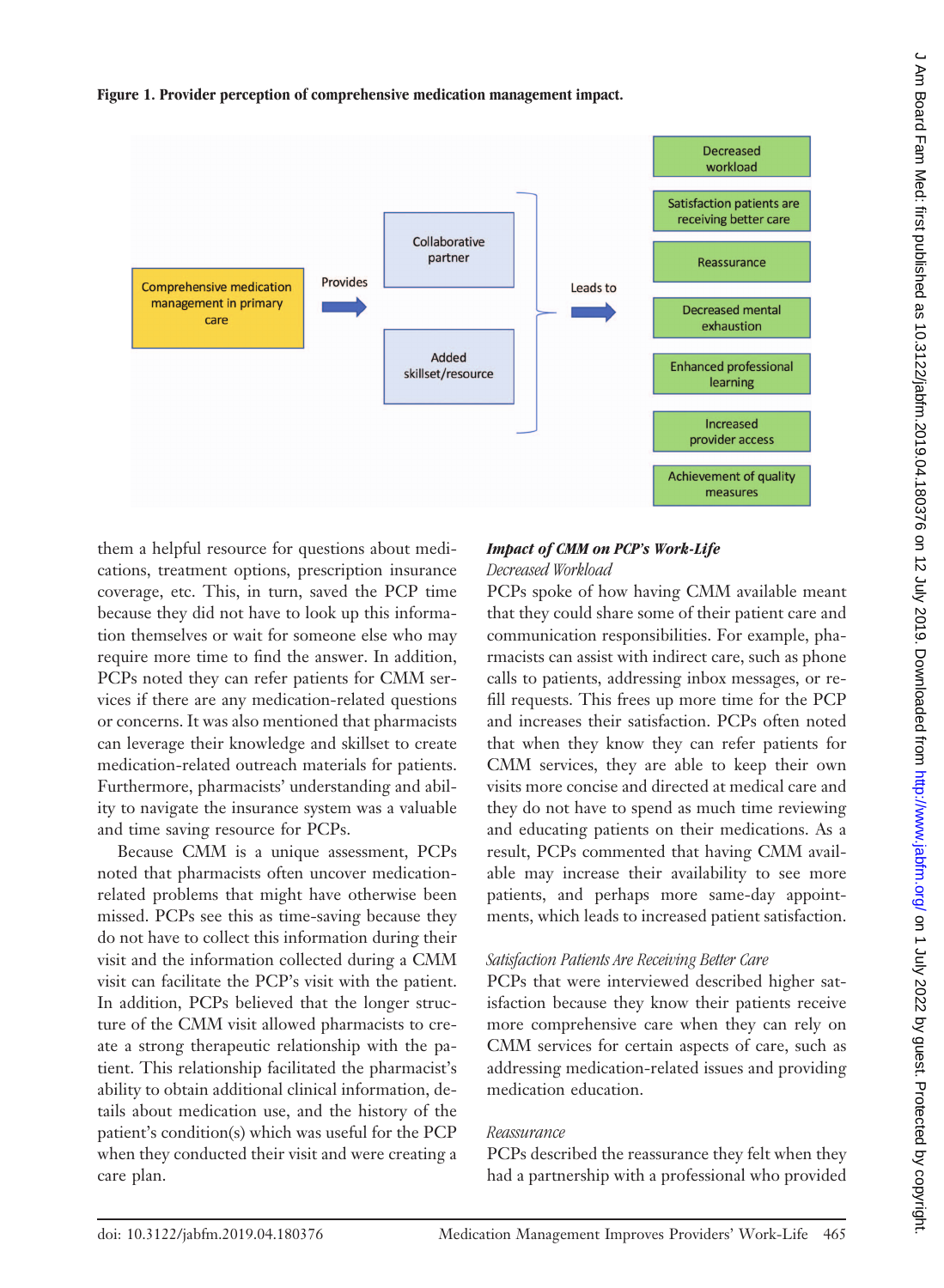|  | Table 2. Emergent Themes and Example Quotation |  |  |  |  |  |
|--|------------------------------------------------|--|--|--|--|--|
|--|------------------------------------------------|--|--|--|--|--|

| Theme                                              | <b>Example Quotation</b>                                                                                                                                                                                                                                                                                                                                                                                                                                                     |  |  |  |
|----------------------------------------------------|------------------------------------------------------------------------------------------------------------------------------------------------------------------------------------------------------------------------------------------------------------------------------------------------------------------------------------------------------------------------------------------------------------------------------------------------------------------------------|--|--|--|
| Collaborative partner                              | "I think a lot of the burnout comes from all the multiple decisions you have to make in a day.<br>That can be exhausting. So just again, having someone you can collaborate with on some of<br>those things is great, so I think it reduces burnout. That collaboration absolutely reduces<br>burnout." (Participant 3)                                                                                                                                                      |  |  |  |
| Added skillset and resource                        | "I'll run things by the pharmacist, med interactions or different questions, so having that<br>resource available makes my job easier and more fulfilling to be able to have someone to<br>ask questions." (Participant 14)                                                                                                                                                                                                                                                  |  |  |  |
| Decreased workload                                 | "It does offload some of the workit's another part of the team helping you take care of your<br>very complicated patients that's equivalent to a provider in terms of their knowledge of<br>medications, if not more; so it really helps take away some of that stress of managing all of<br>those chronically ill patients by yourself. (Participant 12)                                                                                                                    |  |  |  |
| Satisfaction patients are receiving<br>better care | "Just their expertise makes me feel satisfied, because I feel my patients are getting the highest<br>quality [care]. I think it feels so unsatisfying when you don't know something for a patient,<br>so even if I'm not the one solving it for them, to be able to have a resource nearby makes<br>me feel satisfied, because I feel like I can see that my patients are getting quality care even<br>if it's not a hundred percent from me." (Participant 2)               |  |  |  |
| Reassurance                                        | "I've been around long enough to see not only burnout as far as a chronic condition, just<br>wearing people down, and you see that, but what you also see is an occasional catastrophic<br>event, lawsuit, loss of license, really horrific things to patients and to providers. I think<br>there's a two-way thing on this and that's part of why I wanted to be able to talk about this<br>openly is the major effect is it reduces that risk." (Participant 10)           |  |  |  |
| Decreased mental exhaustion                        | "A lot of the patients that [CMM] sees are really complex and they need so much time, and<br>they have so much information, and I think it's just even if I could spend the extra time, it<br>just feels like such a mental burden and sometimes an emotional burden, that it feels so<br>nice to either know there's another set of eyes on this patient or oh, this person can handle<br>this one chunk for me." (Participant 2)                                           |  |  |  |
| Professional learning                              | "I'm constantly learning things from [CMM]. Especially with the diabetes, they're very<br>knowledgeable with all the new things coming out, all the little tricks, or ways to help<br>patients take meds [medications] easier, so I think it plays a lot into compliance. I think it<br>makes me a better doctor, hearing those things as we work together." (Participant 1)                                                                                                 |  |  |  |
| Increased patient access to<br>providers           | "My patients' biggest complaint is that they can't get in to see me, so being able to see<br>[CMM] and save some other appointments for myself for my more complicated patients is<br>a huge help." (Participant 14)                                                                                                                                                                                                                                                         |  |  |  |
| Achievement of quality measures                    | "We're constantly graded on quality, like are we meeting certain standards for diabetes, high<br>blood pressure, all these things, and having [CMM] as another resource for our patients,<br>another place, another person that can fine-tune some things for us indirectly, helps our<br>quality numbers as a provider, but also our whole clinic when we look at it. To make sure<br>people are reaching their goals that they need to be at number-wise." (Participant 1) |  |  |  |
| Barriers to CMM                                    | "There are sometimes barriers to having [pharmacists providing CMM], like not knowing if<br>patients are covered by them or when patients aren't covered by them [i.e. insurance<br>coverage for CMM services]. But that's not a disadvantage; it's just more of a barrier to<br>care." (Participant 2)                                                                                                                                                                      |  |  |  |
| Areas of opportunity                               | "Just [CMM] being here five days a week. Just that consistency would be nice. Then it's a<br>service that you can count on in a way that is predictable." (Participant 12)                                                                                                                                                                                                                                                                                                   |  |  |  |

CMM, comprehensive medication management.

support in caring for patients. In addition, PCPs described feeling more confident in their treatment recommendations if they were able to consult with a pharmacist. Stress around potential malpractice claims was also decreased for some PCPs through collaboration with CMM services.

## *Decreased Mental Exhaustion*

PCPs felt that CMM decreased some of the pressure and mental/emotional burden of taking care of complex patients. They added that the assessment conducted during a CMM visit oftentimes helped to simplify and better organize the patient's needs, so that their unresolved needs were easier for the PCP to address.

#### *Enhanced Professional Learning*

By having a pharmacist providing CMM present, PCPs spoke of the additional medication, medication management, and disease state management education they acquire. Professional learning may occur when the PCP asks a drug information question, reviews a CMM note, or attends a more formal training session from the pharmacist.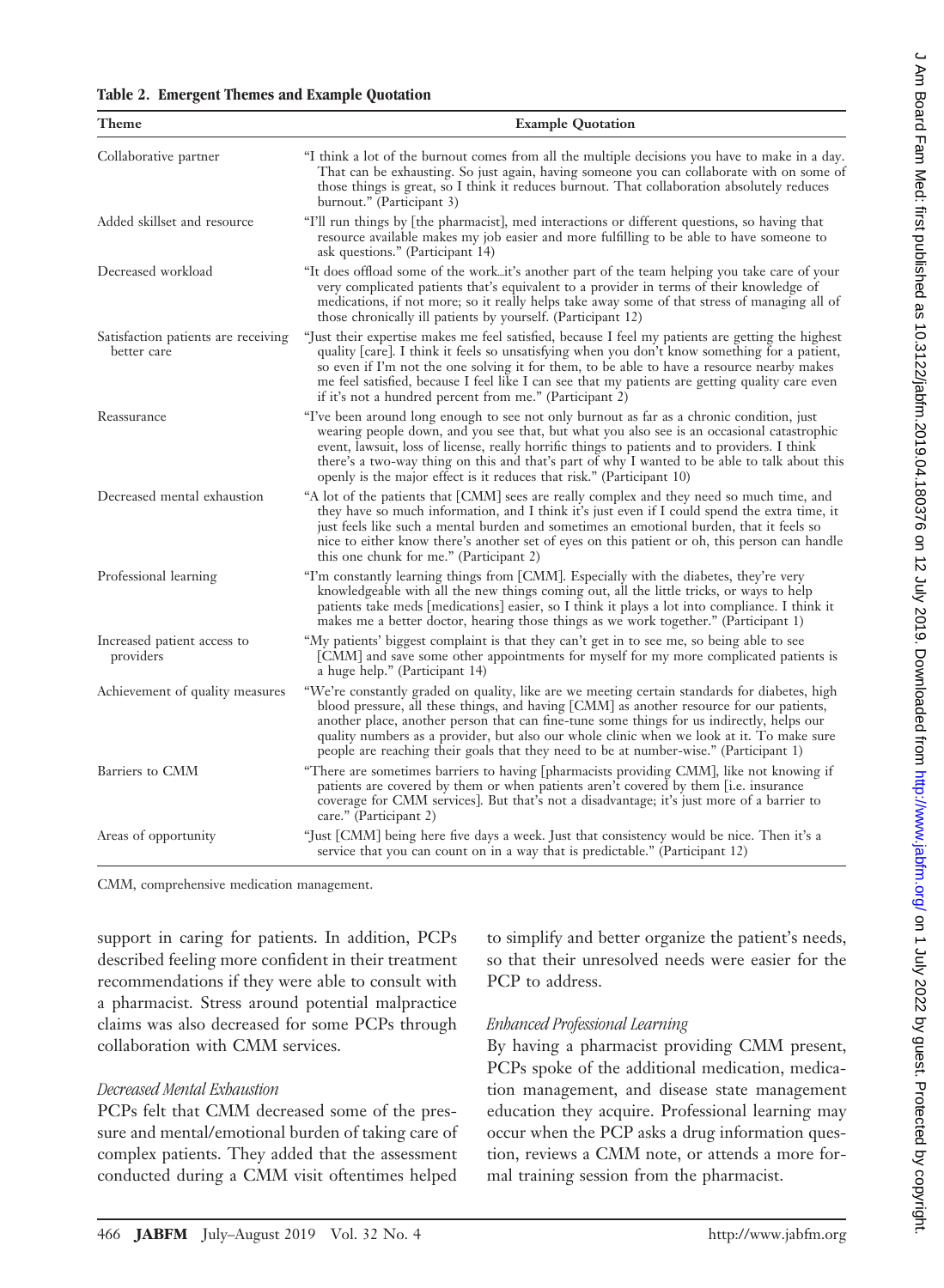## *Increased Patient Access to Providers*

PCPs described that having CMM available increased access to care through 2 mechanisms: (1) patients can schedule a CMM visit for a medication-related need instead of scheduling a visit with their PCP, and (2) when the first scenario occurs, the PCP has more availability to see other patients. In addition, many patients do not have a copay to see a pharmacist for CMM services, which leads to more adherence to attend CMM visits and patients are generally able to attend a CMM visit in a timely manner.

## *Achievement of Quality Measures*

PCPs recounted how they often work with pharmacists providing CMM to help them achieve clinic quality measures and that the pharmacist may provide additional strategies to achieve quality measures (e.g., phone calls, outreach letters). It was also noted that pharmacists often help PCPs keep track of quality measures and make sure patients are meeting goals. The PCPs discussed how they experienced increased satisfaction with sharing the responsibility in working toward improved quality measures.

# *Factors Affecting the Impact of CMM on PCPs' Work-Life*

# *Barriers to CMM*

There were a number of factors PCPs noted that hinder or limit the effect of CMM on their worklife. For example, not knowing which patients have insurance coverage that will reimburse for CMM limits the amount of referrals that PCPs make. In addition, PCPs noted there may be instances where a trusting relationship does not exist between the PCP and the pharmacist, and this would present a barrier for referrals and collaboration. In addition, some patients, because of their lack of awareness of CMM, may be reluctant to see a pharmacist. Furthermore, the PCPs discussed hypothetical disadvantages of working with a pharmacist providing CMM that they personally had not experienced, but imagined could occur. These hypothetical disadvantages included loss of PCP autonomy, a concern of increased liability if care decisions were made by another provider, and the thought that patients may forego their PCP visits if they feel they are receiving the care they need during their CMM visit.

# *Areas of Opportunity*

Finally, PCPs offered a number of suggestions for ways in which CMM services could be modified to improve PCPs' work-life. For example, many clinics do not have a full-time pharmacist providing CMM, but many PCPs expressed a strong desire for greater presence of CMM in their clinic. PCPs also felt opportunities exist for pharmacists to identify more patients from PCPs' schedules and for patients to self-refer for CMM services. In addition, PCPs discussed specific patient populations that would benefit from additional CMM collaboration, such as patients needing chronic pain management.

# **Discussion**

Our findings demonstrate that PCPs view pharmacists providing CMM as a collaborative partner that offers a complementary skillset they can rely on for CMM services and knowledge of medications. Having CMM available leads to several outcomes that positively affect PCPs' work-life. These outcomes are negatively affected by potential barriers to CMM delivery, but areas of opportunity exist to enhance or expand CMM which may further improve PCPs' work-life.

Our current work builds on studies which have demonstrated PCP satisfaction with the CMM model of care. For instance, physicians feel having a pharmacist in their clinic makes the physician more efficient,<sup>24-26</sup> able to provide better care,<sup>25,27</sup> more knowledgeable, $25,27$  more confident about prescribing,<sup>26</sup> more effective in treating challenging patients<sup>26</sup> and, in general, makes their job easier. $^{24}$  Despite ties to previous literature, the provider experience with CMM, as it relates to work-life, had not been defined.

There are many connections between the themes we identified in this study and the 7 key drivers of burnout and engagement described by Shanafelt and colleagues<sup>10</sup>(Table 3). The first driver of "workload and job demand"<sup>10</sup> is one that the providers in our study noted CMM helped to alleviate. Workload is commonly cited to contribute to burnout and studies have demonstrated that increased rates of burnout are linearly associated with increased time spent at home on work-related tasks.<sup>11</sup>

Another driver of burnout and engagement that Shanafelt et al. $^{10}$  noted was the ability to find meaning in work. This can be completed through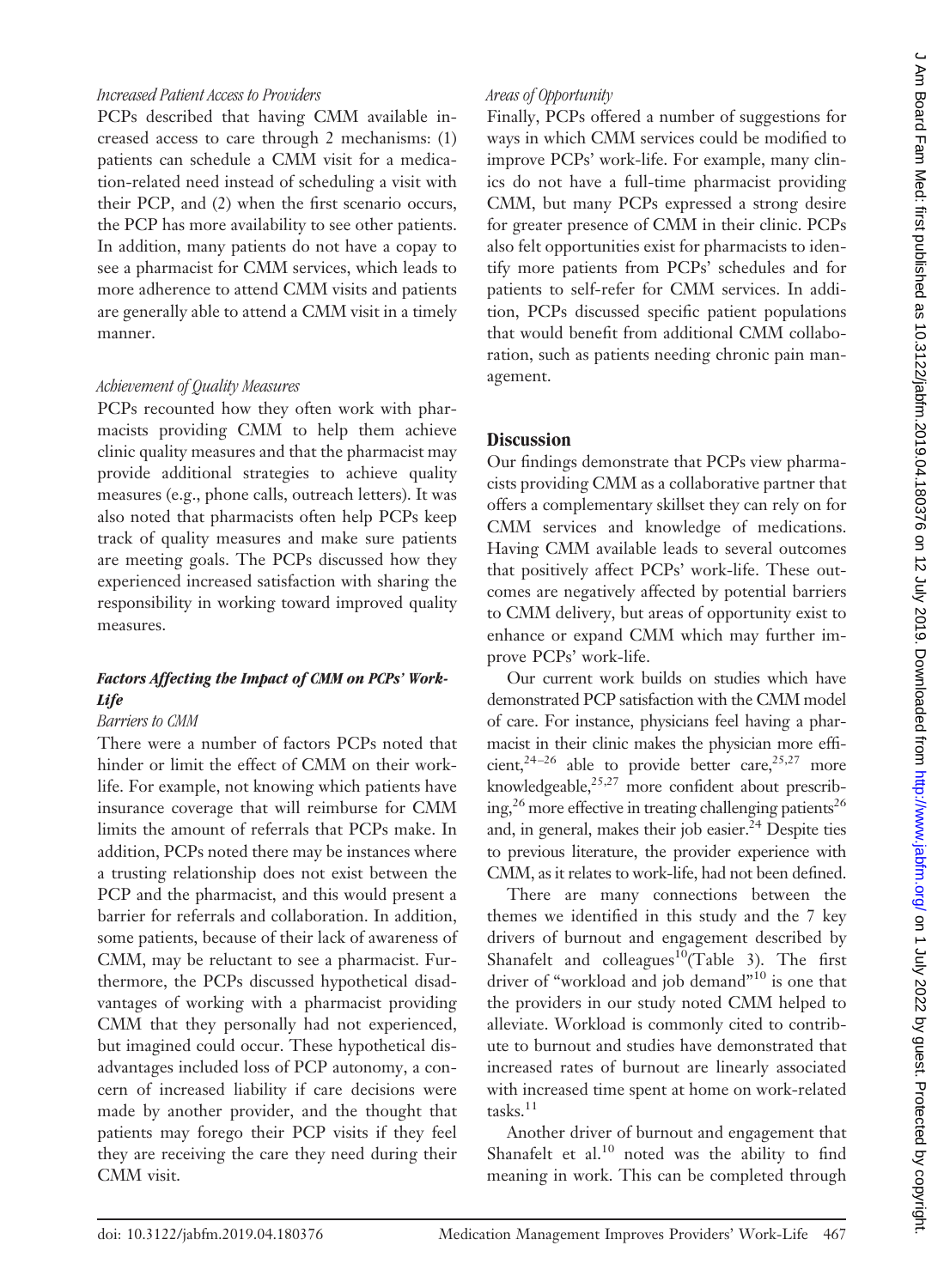| Seven Drivers of Burnout<br>and Engagement <sup>11</sup> | Related Theme(s) from Provider<br>Perception of CMM                              | Illustrative Quotation from CMM Interviews                                                                                                                                                                                                                                                                                                                                                                                                                                                                                                                                                                                                                               |
|----------------------------------------------------------|----------------------------------------------------------------------------------|--------------------------------------------------------------------------------------------------------------------------------------------------------------------------------------------------------------------------------------------------------------------------------------------------------------------------------------------------------------------------------------------------------------------------------------------------------------------------------------------------------------------------------------------------------------------------------------------------------------------------------------------------------------------------|
| Workload and Job<br>Demands                              | • Decreased workload<br>• Achievement of quality measures                        | "Actually, it just gives me another resource for complicated<br>medical management issues for questions about new<br>meds [medications], for questions. I mean, when they're<br>in your care team, it is one other person on your team<br>that helps you take care of the patient. Sometimes I feel<br>like I might get less even questions from nurses, because<br>[the pharmacist] is available for nurses to ask questions<br>to. So it frees me up for other things and makes my day<br>for sure more efficient because they're there to help<br>offload some of the medicine questions, for me as well as<br>for other staff." (Participant 12)                     |
| Work-life Integration                                    | • Decreased workload<br>• Decreased mental exhaustion                            | "If sometimes we have this chronic condition that we can<br>pass on to [the CMM service] and they can work on that<br>while we're addressing a couple of other things with the<br>patients, that's satisfying, but it also helps us stay moving<br>throughout our day. If we can pass the patient off to<br>them and we can keep seeing other patients and we're<br>not stuck on a particularly problematic issue that we<br>don't really have time for that day, then I get to go<br>home and be with my family and that's really nice. So<br>yeah, they're also very helpful in that situation and that's<br>very good for professional satisfaction." (Participant 4) |
| Social Support and<br>Community at Work                  | • Collaborative partner<br>$\bullet$ Reassurance                                 | "I feel like with [the pharmacist] it's just a nice, really a<br>collegial, kind of Sometimes we're both doing the<br>same thing, although they know a ton more about the<br>medicines than I do. But I might know more about<br>something else than they, or something; but it's a really<br>collegial sort of sharing, and for me personally, that's<br>fulfilling, and that makes the day nicer and brighter and<br>positive." (Participant 12)                                                                                                                                                                                                                       |
| Efficiency and Resources                                 | • Added skillset/resource<br>● Decreased Workload<br>• Increased provider access | "Again, research has shown in multiple clinical scenarios<br>where a follow up from the clinic helps with these sorts<br>of things, but I can just take that off my plate and trust<br>that it will get done and it will get done well, and in<br>perhaps an easier way for the patient, because they don't<br>necessarily need to come in for a one-on-one visit with<br>me then in addition. They can do that with the [CMM]<br>pharmacist in clinic, or do a phone consultation as well,<br>and not have any more lost time from work for the<br>patient. Again, it's not on my time, after hours, adding<br>to my day." (Participant 15)                             |
| Meaning in Work                                          | care<br>• Enhanced professional learning                                         | • Satisfaction patients are receiving better "Just [the pharmacists'] expertise makes me feel satisfied,<br>because I feel my patients are getting the highest quality.<br>I think it feels so unsatisfying when you don't know<br>something for a patient, so even if I'm not the one<br>solving it for them, to be able to have a resource nearby<br>makes me feel satisfied, because I feel like I can see that<br>my patients are getting quality care even if it's not a<br>hundred percent from me." (Participant 2)                                                                                                                                               |
| Organizational Culture<br>and Values                     | Our findings do not connect to this<br>driver                                    |                                                                                                                                                                                                                                                                                                                                                                                                                                                                                                                                                                                                                                                                          |
| Control and Flexibility                                  | Our findings do not connect to this<br>driver                                    |                                                                                                                                                                                                                                                                                                                                                                                                                                                                                                                                                                                                                                                                          |

## **Table 3. Connection between Previously Identified Drivers of Burnout and Impact of CMM on Providers**

CMM, Comprehensive medication management.

personal acknowledgment of positive occurrences at work and professional development. In our study, PCPs acknowledged and were grateful for the improved care their patients were receiving from pharmacists providing CMM and also for their personal collaboration with the pharmacist. It

was apparent both of these factors contributed to their own meaning in work. The ability to provide high quality care to patients has been tied to increased professional satisfaction,<sup>19</sup> and in our study, PCPs noted that working collaboratively with the pharmacist provided them with professional satisĊ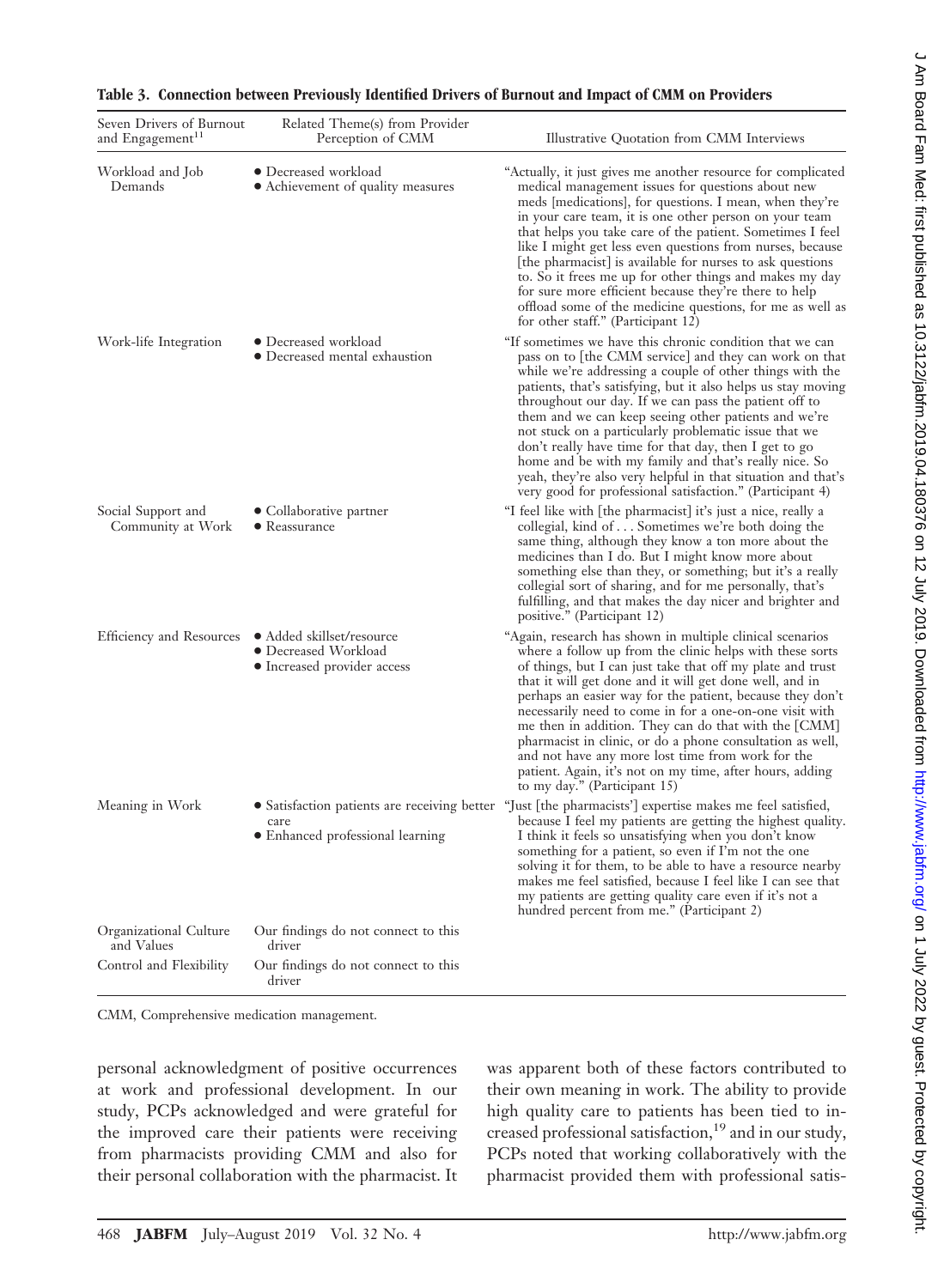faction. In addition, PCPs identified that having CMM services available fostered professional learning, which likely also strengthened their personal sense of meaning from work. In fact, studies have demonstrated that engaging in skill development can be protective against burnout.<sup>28</sup>

Efficiency and resources have been identified as an additional driver of burnout and engagement. $^{13}$ This could also be influenced by the theme of decreased workload that was observed in this study. Many PCPs discussed that their visits were more efficient with patients after they had been seen by a pharmacist providing CMM because they could direct their attention at medical concerns or problems rather than medication-related problems. In addition, all participants spoke of the utility and value of having the pharmacist available as a resource.

Lastly, Shanafelt and colleagues<sup>13</sup> suggest that collegiality can improve the driver of social support and community at work. The PCPs in this study related that the themes of a collaborative partner and reassurance contributed to their sense of support at work. Furthermore, the PCPs' decreased mental exhaustion was attributed, in part, to having a partner to engage in shared decision making. The concept of participatory decision making among team members has been identified as a way to decrease burnout in a patient-centered medical home setting<sup>28</sup> and seems to have contributed to the provider satisfaction of working with pharmacists in our study. In addition, team-based health care has been shown to reduce clinician burnout.<sup>17</sup>

PCPs discussed several opportunities for improving collaboration and pharmacist visit volume. Many clinics do not have a full-time pharmacist providing CMM, but rather use a pharmacist part time based on the clinic size and need. In our interviews, PCPs discussed their desire for a fulltime, on-site pharmacist providing CMM to improve collaboration and workflow integration. Second, PCPs discussed the importance of increasing PCP referral for CMM as a strategy to enhance patient care access and outcomes. A third opportunity that was suggested was to include CMM as standard of care for more patient groups, such as chronic pain.

In many cases, the primary barrier to addressing the desire to increase the presence of a pharmacist providing CMM or expanding the amount of time dedicated to the practice is rooted in

financial considerations. In most regions of the country, the opportunity to directly bill for CMM services is limited. Thus, from a cost and revenue perspective, many administrators do not choose to invest in this collaborative practice. However, the themes identified in this study shed light on how one can build a value proposition for collaborative CMM services using the Quadruple Aim as a framework. Participants in this study highlighted the net positive impact of CMM on quality of care, which is consistent with other research.<sup>5,6</sup> The overall themes of this study point to a positive impact on primary care provider experience. Other studies have highlighted a positive impact on  $cost^{6,8}$  and patient experience,  $7,8$  the final 2 components of the Quadruple Aim. Thus, there is a potential opportunity to facilitate expansion of CMM through preparing both primary care providers and pharmacists to frame the value equation of CMM away from the basic accounting principles of feefor-service to one that takes into account positive benefits across the dimensions of health care quality, costs, patient experience and provider work-life.

This study has limitations. By design, we only interviewed PCPs from clinics in Minnesota. Although this created a participant pool with a rich understanding and longer collaboration with pharmacists who provide services consistent with standards established for CMM, it is possible that their views may not be representative of all PCPs. In addition, the PCPs who volunteered for the study were likely those who collaborated more closely with pharmacists and had a positive experience. An important consideration is that the pharmacists providing CMM at participating clinics had a consistent practice model and take responsibility for resolving patients' medication therapy problems. This is different from some pharmacist practices which may be only consulting or limited to certain diseases (e.g., anticoagulation, diabetes management). Several of the themes that emerged in our study may not be replicated when investigating PCPs' experience with pharmacists who are embedded in a primary care clinic, but provide services other than CMM. For instance, the sense of having a collaborative partner would likely be lost if the pharmacist did not accept the personal responsibility of resolving medication-related problems for the patient.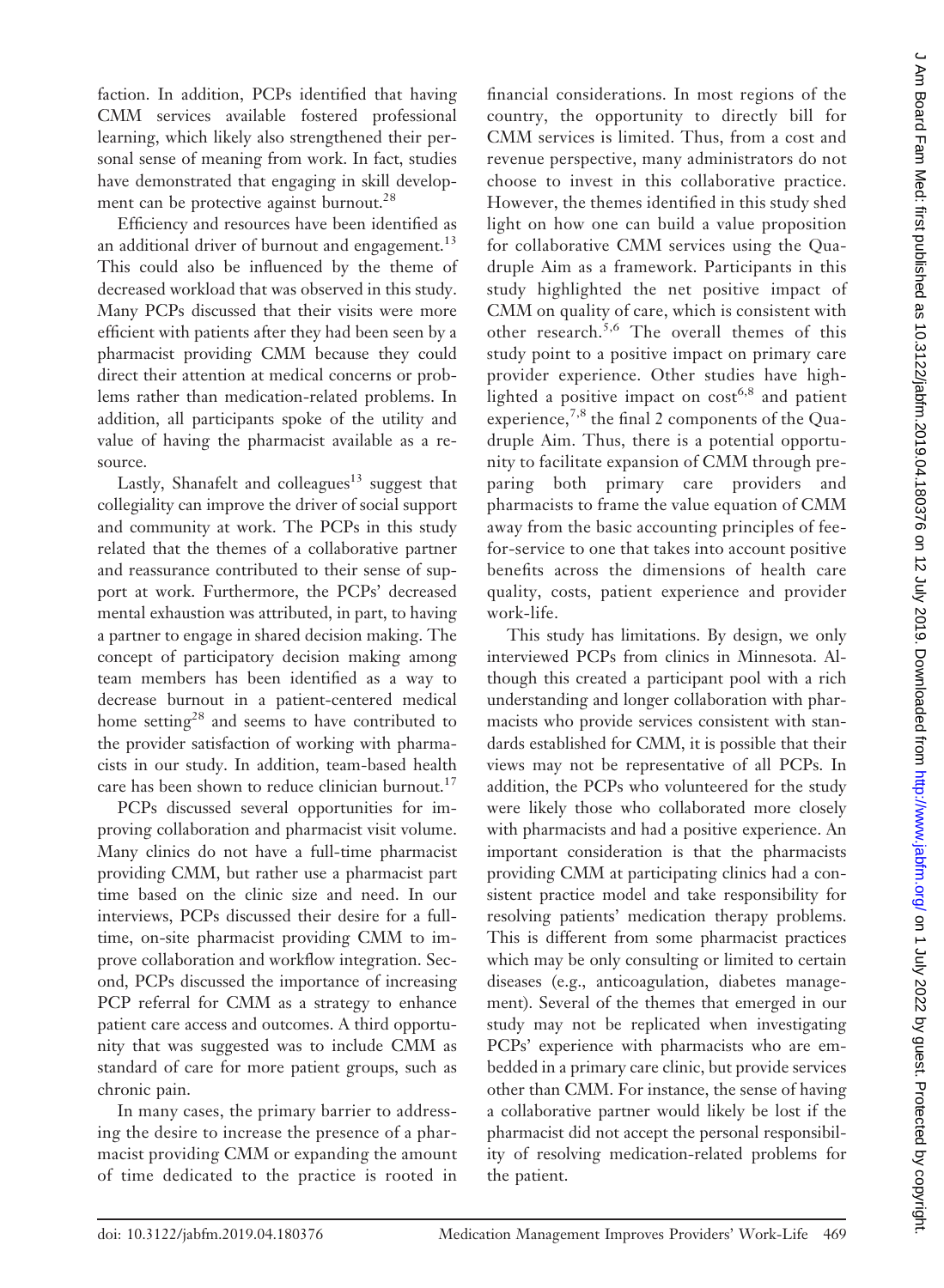Future research is needed to look beyond CMM's impact at the level of the PCP-pharmacist relationship and investigate CMM's impact on the organization. We identified 7 themes that illustrate how the presence of CMM affects PCP work-lives. However, it is likely that these outcomes have farther reaching effects to the organization. For instance, it is already clear that burnout leads to negative patient outcomes<sup>11</sup> and worsened financial prospects for health care organizations,<sup>12</sup> but at this point, it is unclear if the integration of CMM services and the resulting influence on the providers impacts those organizational outcomes. As more health care organizations seek to improve value in health care, it will be important to consider the impact that CMM collaborations—and more broadly interprofessional relationships— have on all aspects of the Quadruple Aim.

#### **References**

- 1. Joint Commission of Pharmacy Practitioners. Medication management services (MMS) definition and key points. Available from: [https://jcpp.net/wp-content/](https://jcpp.net/wp-content/uploads/2018/05/Medication-Management-Services-Definition-and-Key-Points-Version-1.pdf) [uploads/2018/05/Medication-Management-Services-](https://jcpp.net/wp-content/uploads/2018/05/Medication-Management-Services-Definition-and-Key-Points-Version-1.pdf)[Definition-and-Key-Points-Version-1.pdf.](https://jcpp.net/wp-content/uploads/2018/05/Medication-Management-Services-Definition-and-Key-Points-Version-1.pdf) Accessed March 25, 2019.
- 2. Patient-Centered Primary Care Collaborative (PCPCC). The patient-centered medical home: Integrating comprehensive medication management to optimize patient outcomes resource guide. 2nd ed. Washington, DC: PCPCC, 2012. Available from: [www.pcpcc.org/sites/default/files/media/medma](http://www.pcpcc.org/sites/default/files/media/medmanagement.pdf)[nagement.pdf.](http://www.pcpcc.org/sites/default/files/media/medmanagement.pdf) Accessed May 17, 2018.
- 3. The patient care process for delivering comprehensive medication management (CMM): Optimizing medication use in patient-centered, team-based care settings. CMM in primary care research team. July 2018. Available from: [http://www.accp.com/cmm\\_care\\_process.](http://www.accp.com/cmm_care_process) Accessed Nov 11, 2018.
- 4. Berwick DM, Nolan TW, Whittington J. The Triple Aim: Care, health, and cost. Health Affairs 2008; 27:759 –769.
- 5. Bunting BA, Smith BH, Sutherland SE. The Asheville Project: Clinical and economic outcomes of a community-based long-term medication therapy management program for hypertension and dyslipidemia. J Am Pharm Assoc 2008;48:23–31.
- 6. Brummel A, Lustig A, Westrich K, et al. Best practices: Improving patient outcomes and costs in an ACO through comprehensive medication therapy management. J Manag Care Spec Pharm 2014;20: 1152–1158.
- 7. Kim S, Martin MT, Pierce AL, et al. Satisfaction with medication therapy management services at a university ambulatory care clinic. J Pharm Pract 2016;29:199 –205.
- 8. Ramalho de Oliveira D, Brummel AR, Miller DB. Medication therapy management: 10 years of experience in a large integrated health care system. J Manag Care Pharm 2010;16:185–195.
- 9. Bodenheimer T, Sinsky C. From Triple to Quadruple Aim: Care of the patient requires care of the provider. Ann Fam Med 2014;12:573–576.
- 10. Shanafelt TD, Hasan O, Dyrbye L, et al. Changes in burnout and satisfaction with work-life balance in physicians and the general US working population between 2011 and 2014. Mayo Clin Proc 2015;90: 1600 –1613.
- 11. Dyrbye LN, Shanafelt TD, Sinsky CA, et al. Burnout among health care professionals: A call to explore and address this underrecognized threat to safe, high-quality care. NAM Perspectives. 2017. Discussion Paper. Washington, DC; National Academy of Medicine, July 5, 2017. Available from: [https://](https://nam.edu/burnout-among-health-care-professionals-a-call-to-explore-and-address-this-underrecognized-threat-to-safe-high-quality-care)

[nam.edu/burnout-among-health-care-professionals](https://nam.edu/burnout-among-health-care-professionals-a-call-to-explore-and-address-this-underrecognized-threat-to-safe-high-quality-care)[a-call-to-explore-and-address-this-underrecognized](https://nam.edu/burnout-among-health-care-professionals-a-call-to-explore-and-address-this-underrecognized-threat-to-safe-high-quality-care)[threat-to-safe-high-quality-care.](https://nam.edu/burnout-among-health-care-professionals-a-call-to-explore-and-address-this-underrecognized-threat-to-safe-high-quality-care) Accessed June 21, 2018.

- 12. Shanafelt T, Goh J, Sinsky C. The Business case for investing in physician well-being. JAMA Intern Med 2017;177:1826 –1832.
- 13. Shanafelt TD, Noseworthy JH. Executive leadership and physician well-being: Nine organizational strategies to promote engagement and reduce burnout. Mayo Clin Proc 2017;92:129 –146.
- 14. Perlo J, Balik B, Swensen S, et al. IHI Framework for Improving Joy in Work. IHI White Paper. Cambridge, MA: Institute for Healthcare Improvement; 2017.
- 15. Card AJ. Physician burnout: Resilience training is only part of the solution. Ann Fam Med 2018;16: 267–270.
- 16. Grumbach K, Bodenheimer T. Can health care teams improve primary care practice? JAMA 2004; 10;291:1246 –1251.
- 17. Smith CD, Balatbat C, Corbridge S, et al. Implementing optimal team-based care to reduce clinician burnout. NAM Perspectives. Discussion Paper. Washington, DC: National Academy of Medicine; 2018. Available from: [https://nam.edu/implement](https://nam.edu/implementing-optimal-team-based-care-to-reduce-clinician-burnout)[ing-](https://nam.edu/implementing-optimal-team-based-care-to-reduce-clinician-burnout)

[optimal-team-based-care-to-reduce-clinician-burnout.](https://nam.edu/implementing-optimal-team-based-care-to-reduce-clinician-burnout)

18. Willard-Grace R, Hessler D, Rogers E, et al. Team structure and culture are associated with lower burn-

The authors acknowledge Amanda Brummel, PharmD, BCACP for her valuable feedback. In addition, the authors wish to acknowledge all the participating primary care providers, pharmacists, and the entire CMM in Primary Care Team for their insights on this project.

*To see this article online, please go to: [http://jabfm.org/content/](http://jabfm.org/content/32/4/462.full) [32/4/462.full.](http://jabfm.org/content/32/4/462.full)*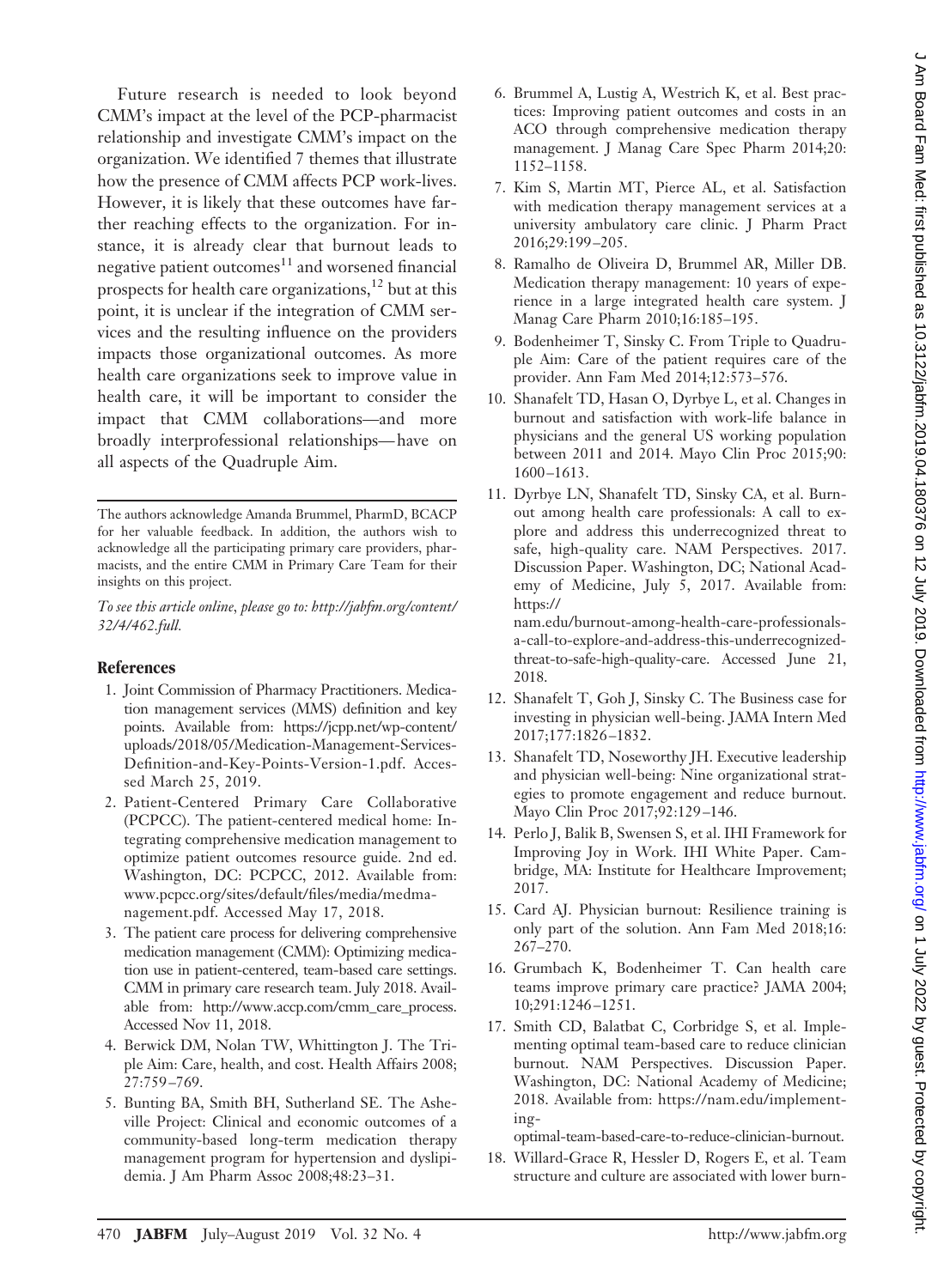out in primary care. J Am Board Fam Med 2014;27: 229 –238.

- 19. Sinsky CA, Willard-Grace R, Schutzbank AM, et al. In search of joy in practice: A report of 23 highfunctioning primary care practices. Ann Fam Med 2013;11:272–278.
- 20. Mickan SM. Evaluating the effectiveness of health care teams. Aust Health Rev 2005;29:211–217.
- 21. Viswanathan M, Kahwati LC, Golin CE, et al. Medication therapy management interventions in outpatient settings: A systematic review and meta-analysis. JAMA Intern Med 2015;175:76 – 87.
- 22. American College of Clinical Pharmacy. Standards of practice for clinical pharmacists. Pharmacotherapy 2014;34:794 –797.
- 23. Creswell JW. Qualitative inquiry and research design: Choosing among five traditions. Qualitative inquiry and research design: choosing among five traditions. 3rd ed. Los Angeles, CA: Sage Publications, Inc; 2013.
- 24. Moreno G, Lonowski S, Fu J, et al. Physician experiences with clinical pharmacists in primary care teams. J Am Pharm Assoc 2017;57:686 – 691.
- 25. Kozminski M, Busby R, McGivney MS, et al. Pharmacist integration into the medical home: Qualitative analysis. J Am Pharm Assoc 2011;51:173–183.
- 26. Pottie K, Farrell B, Haydt S, et al. Integrating pharmacists into family practice teams physicians' perspectives on collaborative care. Can Fam Physician 2008;54:1714 –1717.e5.
- 27. Williams CR, Woodall T, Wilson CG, et al. Physician perceptions of integrating advanced practice pharmacists into practice. J Am Pharm Assoc 2018; 58:73–78.e2.
- 28. Helfrich CD, Dolan ED, Simonetti J, et al. Elements of team-based care in a patient-centered medical home are associated with lower burnout among VA primary care employees. J Gen Intern Med 2014; 29(Suppl 2):S659 –S666.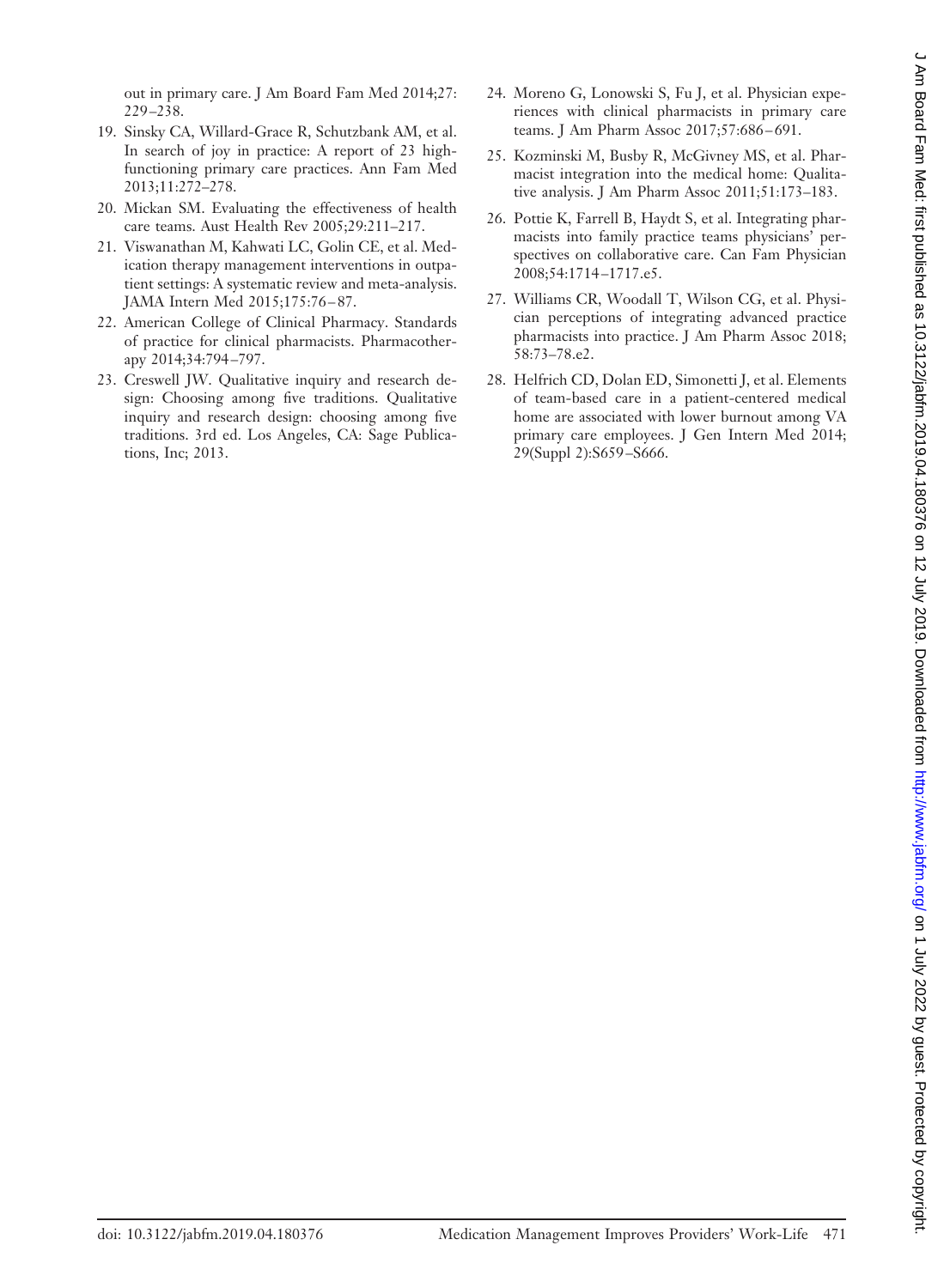# **Appendix: Interview Guide**

# *Interview Guide—PCP Perception CMM Services*

[Note: While all pharmacists in this study practice CMM, they identify as MTM pharmacists within their clinics and it is the term nonpharmacy providers are most familiar with. Therefore, the term MTM was used throughout interviews].

Interviewer: Thank you for taking the time to talk with me today. At your clinic, you work with a pharmacist that provides MTM. We want to understand how having MTM services available to you and your patients impacts your daily work and also how MTM services may impact your professional satisfaction. We plan to use your responses to understand how best to maximize pharmacists' contributions in clinics.

Before we begin this interview, I would like to take a few minutes to highlight a few key points. This interview will last around 60 minutes and, if it is okay with you, I would like to record our conversation. This is to help my note taking because people say very helpful things in these conversations and I just cannot write it all down fast enough. Your name will not be attached to the final results and only the research team will have access to the files. We welcome all your ideas and experiences. There are no right or wrong answers. In addition, if you do not feel comfortable answering any question feel free to say so and I will move on to the next question.

Throughout this conversation, we will be referring to MTM. Although you may have experience with a specific pharmacist, we are hoping to focus more on the service and what the pharmacist does versus the pharmacist themselves.

| <b>Main Questions</b>                                                                                                                                                                                                                                                                                                                                                                                                                | <b>Follow Ups</b>                                                                                                                                                                                    |
|--------------------------------------------------------------------------------------------------------------------------------------------------------------------------------------------------------------------------------------------------------------------------------------------------------------------------------------------------------------------------------------------------------------------------------------|------------------------------------------------------------------------------------------------------------------------------------------------------------------------------------------------------|
| How does having MTM available to you affect<br>your day-to-day work?                                                                                                                                                                                                                                                                                                                                                                 | • What are some of the advantages of having MTM available to you?<br>• What are some of the disadvantages or limitations of MTM?<br>• What value, if any, does MTM bring to your work as a provider? |
| We have some notecards here with some<br>common clinical functions or clinical<br>descriptions.* What we'd like you to do is place<br>these notecards on the 0 to 10 scale we gave<br>you-a 10 means having MTM available greatly<br>affects what's on the notecard and a 1 means<br>MTM has no effect. There are no right or<br>wrong answers, we're just curious what your<br>perspectives are.                                    | • How did you decide on where you placed the notecards?<br>• Are there additional notecards that aren't here that should be?<br>• If so, how does the MTM service affect those functions?            |
| We all know that day-to-day tasks can affect<br>professional satisfaction. Professional<br>satisfaction is often driven by the ability to<br>provide quality care and "includes a high level<br>of [provider] work life satisfaction, a low level<br>of burnout, and a feeling that medical practice<br>is fulfilling." How does having MTM at your<br>clinic positively and/or negatively affect your<br>professional satisfaction? |                                                                                                                                                                                                      |
| For example, conversations about medication<br>management may improve some PCP's                                                                                                                                                                                                                                                                                                                                                     | • What are the specific aspects of MTM that affect your job<br>satisfaction?                                                                                                                         |
| satisfaction due to their interest in the subject<br>matter, but may decrease some PCP's<br>satisfaction due to the time these conversations<br>take away from their other day-to-day tasks.                                                                                                                                                                                                                                         | • Are there things MTM is not doing, but could do to increase<br>satisfaction? If so, what?                                                                                                          |
| Now we would like to talk a little bit about<br>burnout.                                                                                                                                                                                                                                                                                                                                                                             | • What are the specific aspects of MTM that affect burnout for you?                                                                                                                                  |
| How has having MTM at your clinic positively<br>and/or negatively affected burnout.                                                                                                                                                                                                                                                                                                                                                  | • Are there things about MTM that could be changed to decrease<br>feelings of burnout? If so, what?                                                                                                  |
| Are there any additional things that you would<br>like to share about MTM services and how the<br>presence of these services affect you and the<br>service you provide to patients?                                                                                                                                                                                                                                                  |                                                                                                                                                                                                      |
| Additional questions if time allows                                                                                                                                                                                                                                                                                                                                                                                                  |                                                                                                                                                                                                      |